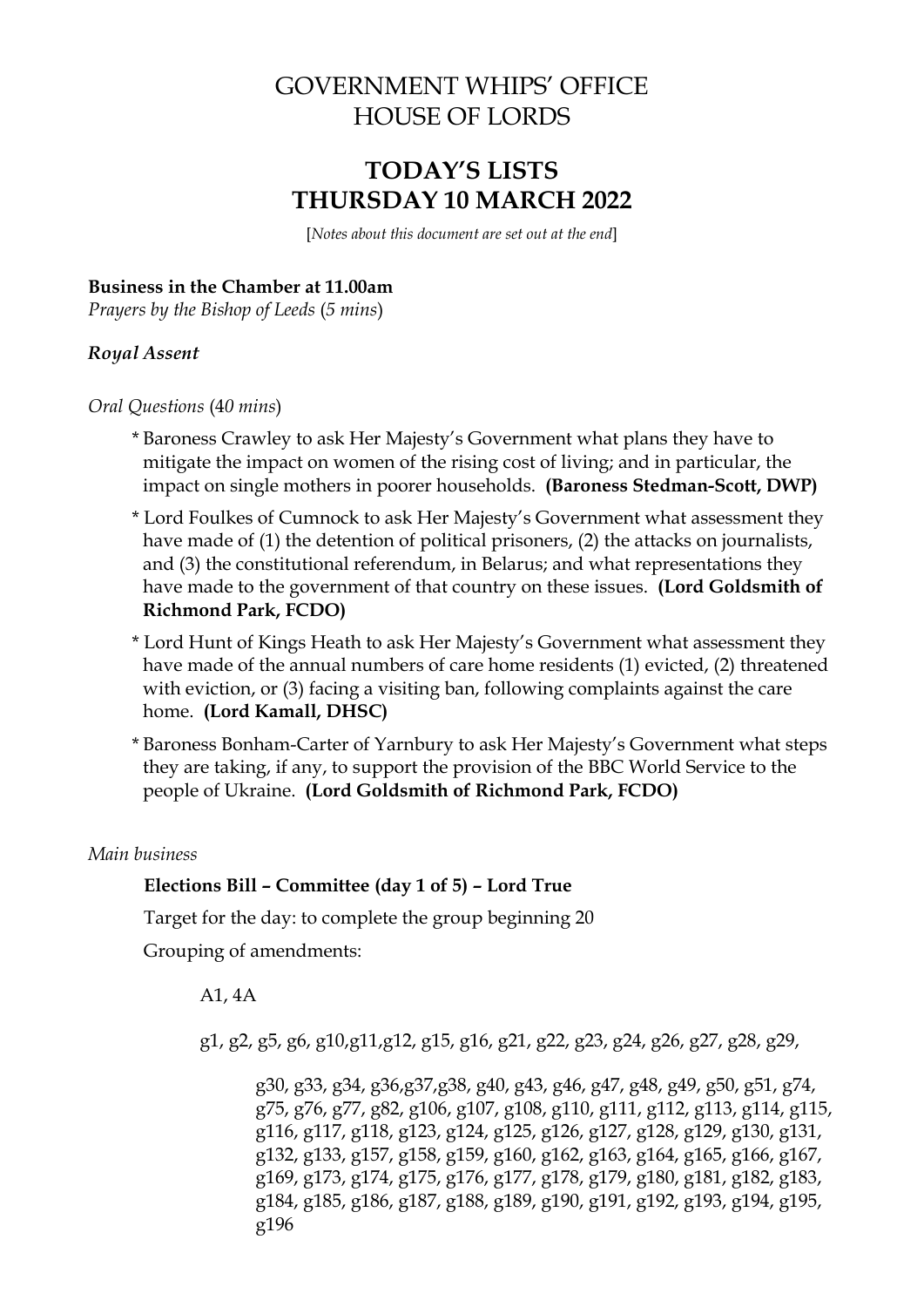3, 13 4, 14 7, 8, 9 Cl 14 S/P, Cl 15 S/P 17 Cl 17 S/P 18, 19 20, 119, 120, 122 Cl 18 S/P 25 31 32 35, 39, Cl 24 S/P, 41, 42, 43, 44, 45, Cl 25 S/P, Cl 26 S/P 52 53, 54 55, 56, 57, 58, 59, 60, 61, 62, 85, 86, 87, 92, 104, 105, 142 Cl 1 S/P, Sch 1 S/P, Cl 2 S/P 63, 64, 65, 66, 67, 68, 69, 70, 71, 72, 73, 78, 79, 80, 81, 83, 84 88, 89, 90, 91, 208 93, 94, 95, 96 97, g98, g99, 100, g101, g102, g103, 109 g121 134, 135, 136, Cl 11 S/P, 140 137, 138, 139, 143 141 144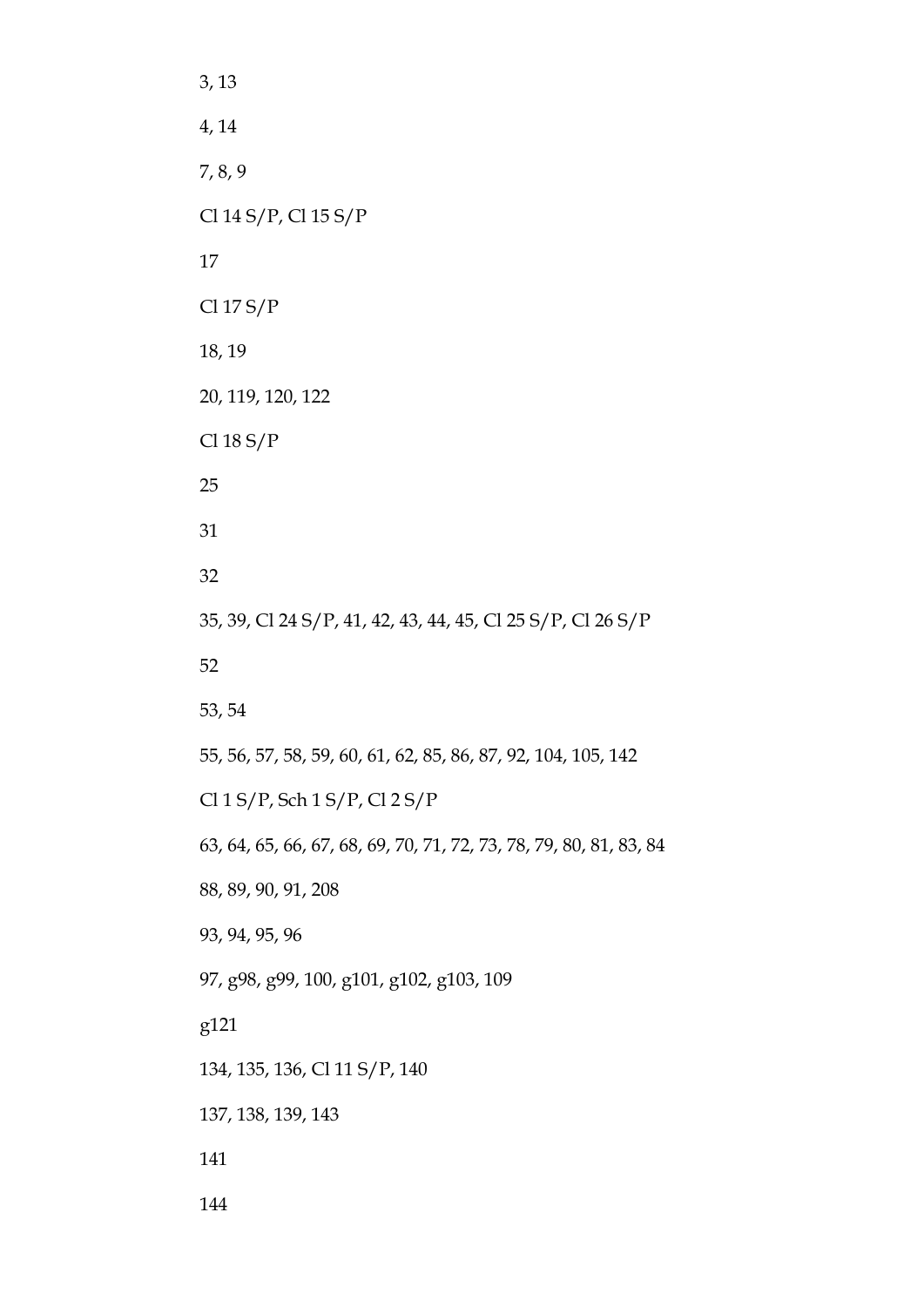145, 146, 147, 148 149 150, 151 152, 155, 156 153 154 161, 171 168 170, Cl 33 S/P 172 197, 198, 199, 200, 201, 202, 203, 204, 210, 212 205 206, 213, 214, 215 207 209 211

*At a convenient point after 1.30pm:*

*Questions on an Oral Statement made in the House of Commons on Wednesday 9th March*

### **Ukraine Update – Baroness Goldie (MoD)**

*Repeat of an Urgent Questions made in the House of Commons today*

**To ask the Home Department if they will make a statement on the ongoing barriers facing Ukrainians accessing Home Office visas. – Baroness Williams of Trafford (HO)**

*Estimated rising time* 

The House may sit late.